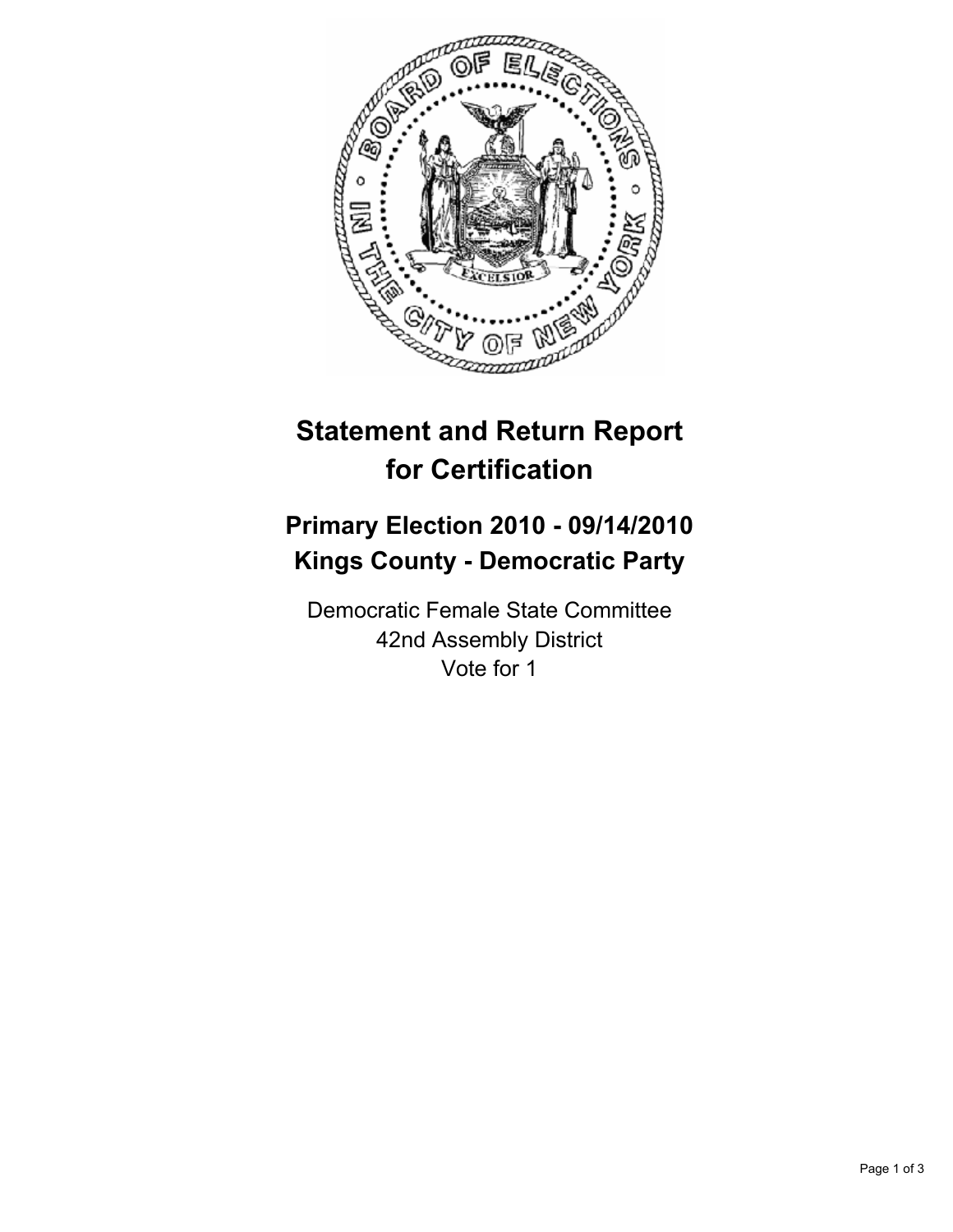

## **Assembly District 42**

| PUBLIC COUNTER               | 5,570 |
|------------------------------|-------|
| <b>EMERGENCY</b>             | 30    |
| ABSENTEE/MILITARY            | 116   |
| AFFIDAVIT                    | 48    |
| RODNEYSE BICHOTTE            | 2,068 |
| NATASHA HOLIDAY              | 1,962 |
| CORY PROVOST (WRITE-IN)      |       |
| ED KOCH (WRITE-IN)           | 1     |
| ERIC ADAMS (WRITE-IN)        |       |
| RESHMA SAYANI (WRITE-IN)     | 1     |
| RHODA JACOBS (WRITE-IN)      | 1     |
| ROCHELLE GOLDBERG (WRITE-IN) | 2     |
| SARA PALIN (WRITE-IN)        | 1     |
| <b>Total Votes</b>           | 4,038 |